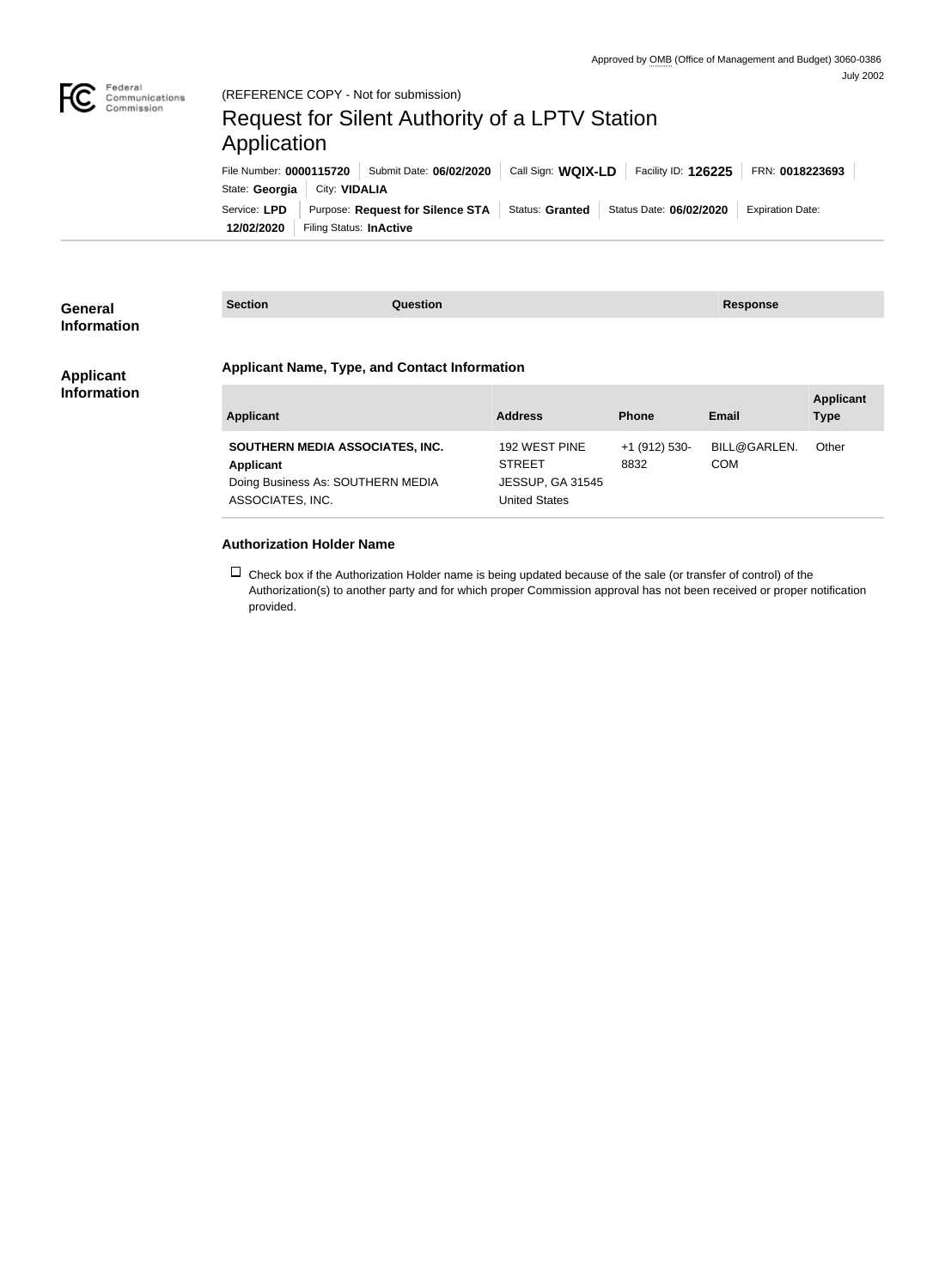| <b>Contact</b><br><b>Representatives</b><br>(3) | <b>Contact Name</b>                                                    | <b>Address</b>                                                                  | <b>Phone</b>            | Email                      | <b>Contact Type</b>         |
|-------------------------------------------------|------------------------------------------------------------------------|---------------------------------------------------------------------------------|-------------------------|----------------------------|-----------------------------|
|                                                 | <b>BILL GARLEN</b><br>SOUTHERN MEDIA<br>ASSOCIATES, INC.               | 192 West Pine St.<br>Jesup, GA 31545<br><b>United States</b>                    | +1 (912) 530-<br>8832   | BILL@GARLEN.<br><b>COM</b> | Legal Representative        |
|                                                 | <b>Davina Sashkin</b><br>Fletcher, Heald & Hildreth, PLC               | 1300 N 17th Street<br>11th Floor<br>Arlington, VA 22209<br><b>United States</b> | $+1$ (703) 812-<br>0458 | sashkin@fhhlaw.<br>com     | Counsel for buyer           |
|                                                 | Larry H. Will, PE<br>ENGINEERING CONSUTLANT<br>dba Consulting Engineer | 1055 Powderhorn<br>Drive<br>Glen Mills, PA<br>19342                             | $+1(610)$ 399-<br>1826  | Ihwill@verizon.net         | Technical<br>Representative |

United States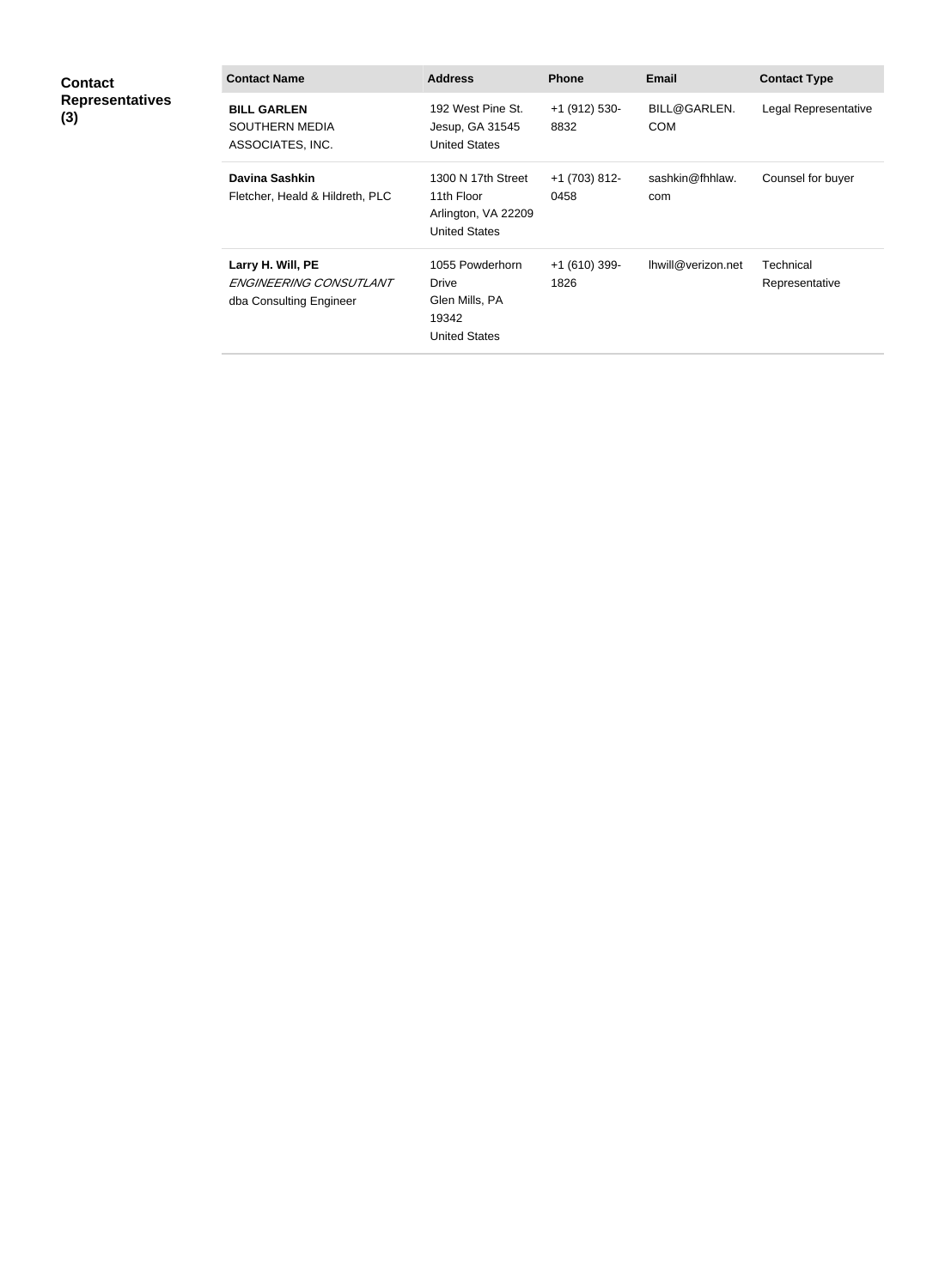| <b>Station Status</b> | Question                 | <b>Response</b> |
|-----------------------|--------------------------|-----------------|
|                       | Date Station Went Silent | 05/19/2020      |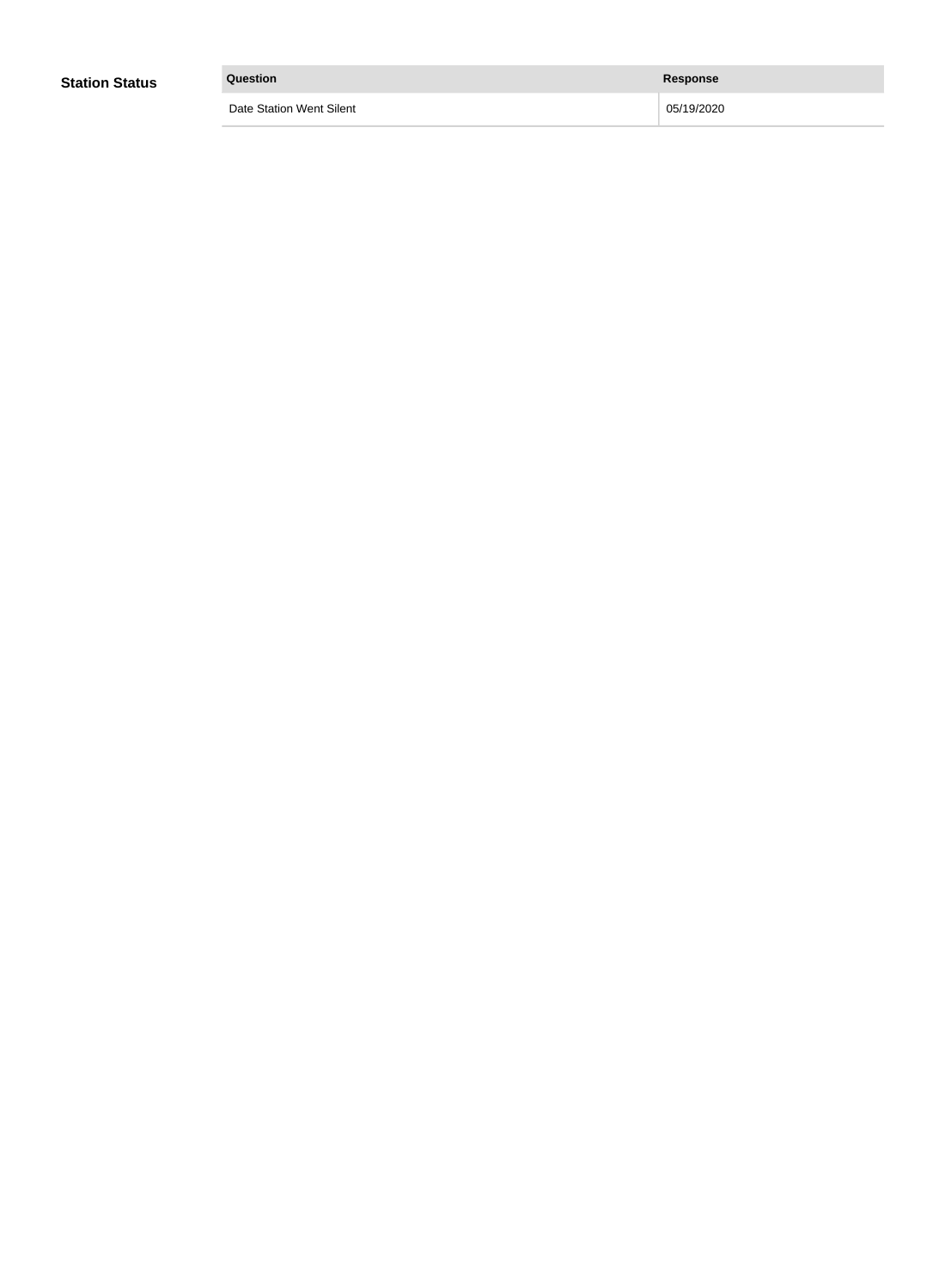| <b>Certification</b> | <b>Section</b>                                    | <b>Question</b>                                                                                                                                                                                                                                                                                                                                                                                                                                                                                                                                                                                                                                                                                                                                                                                                                                           | <b>Response</b>                               |
|----------------------|---------------------------------------------------|-----------------------------------------------------------------------------------------------------------------------------------------------------------------------------------------------------------------------------------------------------------------------------------------------------------------------------------------------------------------------------------------------------------------------------------------------------------------------------------------------------------------------------------------------------------------------------------------------------------------------------------------------------------------------------------------------------------------------------------------------------------------------------------------------------------------------------------------------------------|-----------------------------------------------|
|                      | <b>General Certification</b><br><b>Statements</b> | The Applicant waives any claim to the use of any particular<br>frequency or of the electromagnetic spectrum as against the<br>regulatory power of the United States because of the<br>previous use of the same, whether by authorization or<br>otherwise, and requests an Authorization in accordance with<br>this application (See Section 304 of the Communications Act<br>of 1934, as amended.).                                                                                                                                                                                                                                                                                                                                                                                                                                                       |                                               |
|                      |                                                   | The Applicant certifies that neither the Applicant nor any<br>other party to the application is subject to a denial of Federal<br>benefits pursuant to §5301 of the Anti-Drug Abuse Act of<br>1988, 21 U.S.C. §862, because of a conviction for<br>possession or distribution of a controlled substance. This<br>certification does not apply to applications filed in services<br>exempted under §1.2002(c) of the rules, 47 CFR. See §1.<br>2002(b) of the rules, 47 CFR §1.2002(b), for the definition of<br>"party to the application" as used in this certification §1.2002<br>(c). The Applicant certifies that all statements made in this<br>application and in the exhibits, attachments, or documents<br>incorporated by reference are material, are part of this<br>application, and are true, complete, correct, and made in<br>good faith.   |                                               |
|                      | <b>Authorized Party to Sign</b>                   | <b>FAILURE TO SIGN THIS APPLICATION MAY RESULT IN</b><br>DISMISSAL OF THE APPLICATION AND FORFEITURE<br>OF ANY FEES PAID<br>Upon grant of this application, the Authorization Holder may<br>be subject to certain construction or coverage requirements.<br>Failure to meet the construction or coverage requirements<br>will result in automatic cancellation of the Authorization.<br>Consult appropriate FCC regulations to determine the<br>construction or coverage requirements that apply to the type<br>of Authorization requested in this application.<br>WILLFUL FALSE STATEMENTS MADE ON THIS FORM<br>OR ANY ATTACHMENTS ARE PUNISHABLE BY FINE AND<br>/OR IMPRISONMENT (U.S. Code, Title 18, §1001) AND/OR<br>REVOCATION OF ANY STATION AUTHORIZATION (U.S.<br>Code, Title 47, §312(a)(1)), AND/OR FORFEITURE (U.S.<br>Code, Title 47, §503). |                                               |
|                      |                                                   | I certify that this application includes all required and<br>relevant attachments.                                                                                                                                                                                                                                                                                                                                                                                                                                                                                                                                                                                                                                                                                                                                                                        | Yes                                           |
|                      |                                                   | I declare, under penalty of perjury, that I am an authorized<br>representative of the above-named applicant for the<br>Authorization(s) specified above.                                                                                                                                                                                                                                                                                                                                                                                                                                                                                                                                                                                                                                                                                                  | <b>Bill Garlen</b><br>President<br>06/02/2020 |